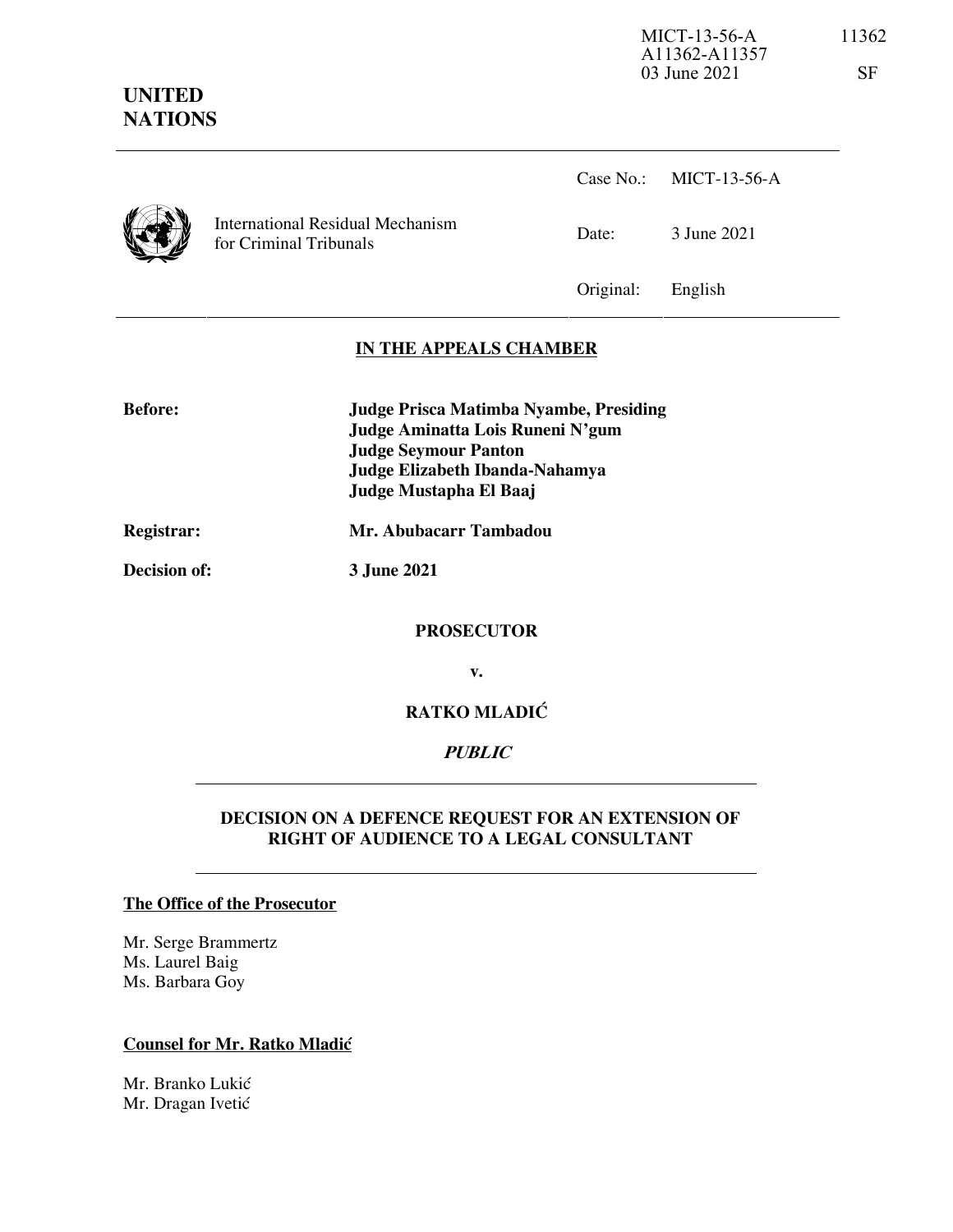**THE APPEALS CHAMBER** of the International Residual Mechanism for Criminal Tribunals ("Appeals Chamber" and "Mechanism", respectively); $\frac{1}{2}$ 

**NOTING** the judgement issued in this case by Trial Chamber I of the International Criminal Tribunal for the former Yugoslavia on 22 November 2017; $2$ 

**NOTING** the appeals against the Trial Judgement filed before the Mechanism by Mr. Ratko Mladić and the Office of the Prosecutor of the Mechanism ("Prosecution"); $3$ 

**NOTING** that the hearing of the appeals in this case was held on 25 and 26 August 2020 ("Appeal Hearing"); $4$ 

**RECALLING** that, on 30 April 2021, the Appeals Chamber ordered that the judgement on the appeals in the present case be pronounced publicly in The Hague, The Netherlands, on 8 June 2021 ("Pronouncement of Judgement"), and requested the parties to inform the Registrar of the Mechanism ("Registrar") by 25 May 2021 in the event that, due to coronavirus pandemic-related restrictions, any counsel or Mr. Mladić would elect to participate in the hearing by means of a videoconference:<sup>5</sup>

**NOTING** that, on 24 May 2021, the Defence filed a notice indicating that Mr. Dragan Ivetić, Co-Counsel for Mr. Mladić, is not able to participate in the scheduled Pronouncement of Judgement "in any capacity whatsoever" due to his "unexpected hospitalization and urgent need for continued hospitalization and treatment";<sup>6</sup>

 $\overline{a}$ <sup>1</sup> Order Assigning Judges to a Case Before the Appeals Chamber, 19 December 2017, p. 1; Order Assigning Three Judges Pursuant to Rule 18 of the Rules, 4 September 2018 (originally filed in French; English translation filed on 5 September 2018), p. 1; Order Replacing a Judge, 14 September 2018 (originally filed in French; English translation filed on 27 February 2019), p. 1; Order Replacing a Judge in a Case before the Appeals Chamber, 18 February 2021,

p. 1.<br><sup>2</sup> Prosecutor v. Ratko Mladić, Case No. IT-09-92-T, Judgment, 22 November 2017 (public with confidential annex) ("Trial Judgement").<br> $3 \text{ Sea Notice of } \Lambda$ 

*See* Notice of Appeal of Ratko Mladić, 22 March 2018 (public with public and confidential annexes); Appeal Brief on Behalf of Ratko Mladić, 6 August 2018 (confidential); Notice of Filing of Corrigendum to: Appeal Brief on Behalf of Ratko Mladić, 16 August 2018 (confidential; public redacted version filed on 11 September 2018); Prosecution Response Brief, 14 November 2018 (confidential; public redacted version filed on 1 February 2019); Reply to Prosecution's Response Brief on Behalf of Ratko Mladić, 29 November 2018 (confidential; public redacted version filed on the same date); Prosecution's Notice of Appeal, 22 March 2018; Prosecution Appeal Brief, 6 August 2018 (confidential; public redacted version filed on 7 August 2018); Response to Prosecution's Appeal Brief on Behalf of Ratko Mladić, 14 November 2018; Prosecution Rep[l]y Brief, 29 November 2018 (confidential; public redacted version filed on 21 January 2019).

<sup>4</sup> T. 25 August 2020 pp. 1-110; T. 26 August 2020 pp. 1-109. *See also* Decision on the Scheduling of the Appeal Hearing and a Status Conference, 17 July 2020 ("Decision of 17 July 2020"), pp. 10-12.

<sup>&</sup>lt;sup>5</sup> Scheduling Order for Pronouncement of Judgement, 30 April 2021, p. 1.

<sup>&</sup>lt;sup>6</sup> Defence Urgent Notice of Unavailability of Co-Counsel,  $24$  May 2021, paras. 12, 13.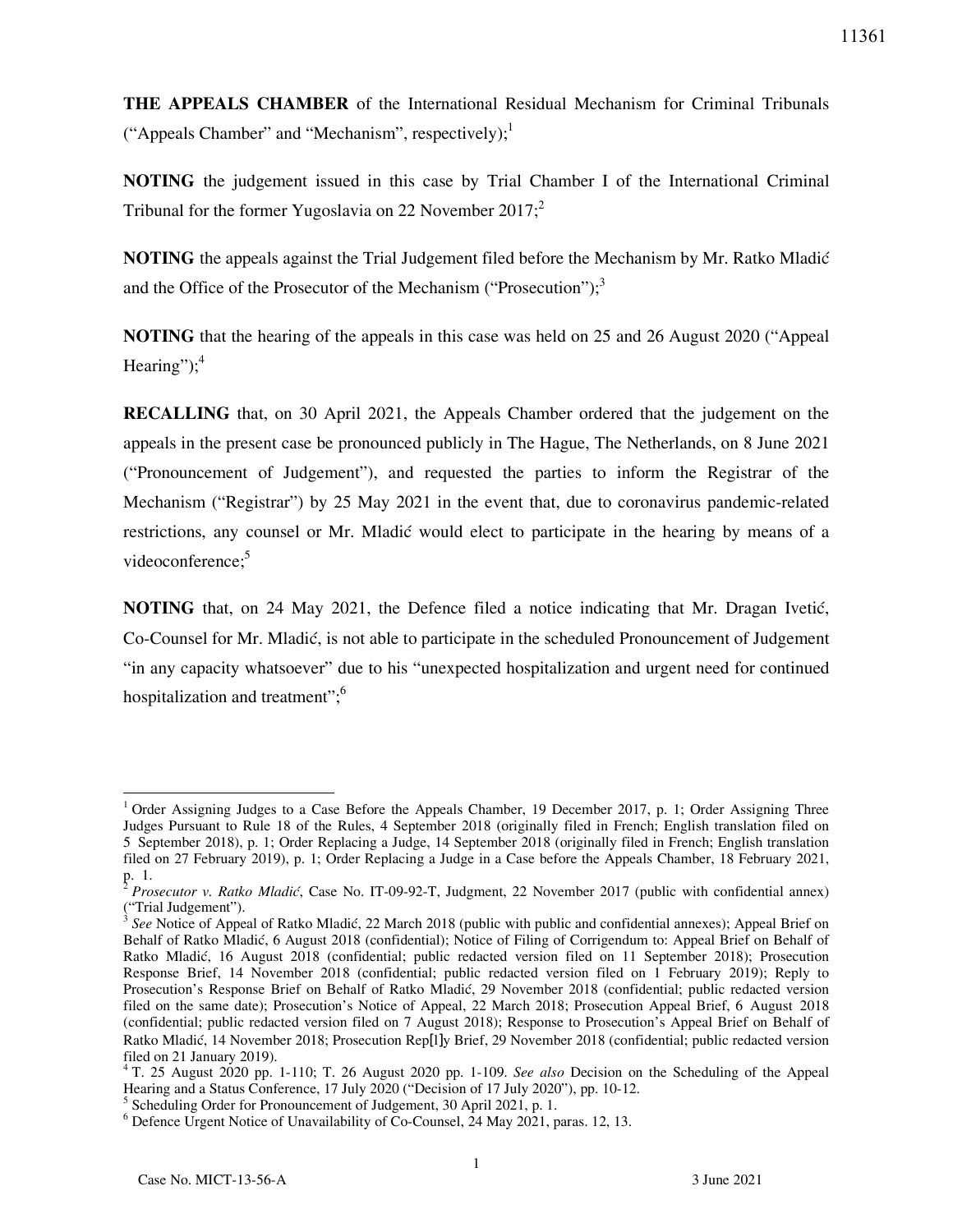**NOTING** the "Defence Notice in Compliance with Scheduling Order and Urgent Motion to Postpone Pronouncement of Judgment", filed on 25 May 2021 ("Motion of 25 May 2021"), wherein the Defence requested that the Appeals Chamber stay and postpone the Pronouncement of Judgement until a time when both counsel can be present in court in person with Mr. Mladić, and in support of this request submitted, *inter alia*, that Lead Counsel Mr. Branko Lukić, having received Mr. Mladić's "strict instructions" and citing the Serbian Attorney Ethical Code, indicated that he could not confirm his presence during the Pronouncement of Judgement, either in person or via videoconference  $link$ ;<sup>7</sup>

**RECALLING** the "Decision on Defence Urgent Motion to Postpone Pronouncement of Judgement", issued on 28 May 2021 ("Decision of 28 May 2021"), wherein the Appeals Chamber found that the Defence had failed to justify its request to stay the Pronouncement of Judgement and postpone it until a time when both counsel can be present in court in person with Mr. Mladić and denied the Motion of 25 May 2021; $^8$ 

**RECALLING** that, in denying the Motion of 25 May 2021, the Appeals Chamber, *inter alia*: (i) recalled that counsel have an obligation to represent their client and comply with orders of the Appeals Chamber, and that either the counsel or the co-counsel may assume the responsibility for participating in proceedings; and (ii) considered that notwithstanding the co-counsel's unavailability, the Defence failed to demonstrate that Mr. Mladić or his lead counsel cannot be present for the Pronouncement of Judgement, in court or via videoconference;<sup>9</sup>

**BEING SEIZED OF** the "Defence Request for Extension of Rights of Audience", filed on 31 May 2021 ("Request of 31 May 2021"), wherein the Defence requests that – in the absence of the lead counsel being able to attend the Pronouncement of Judgement either physically or via videoconference and the co-counsel being unavailable to participate due to his health condition and hospitalization – the Appeals Chamber exceptionally extend Legal Consultant Ms. Peta-Louise Bagott the right of audience to enable her to represent Mr. Mladić's interests at the hearing, and provide Ms. Bagott with a Bosnian/Croatian/Serbian ("B/C/S") interpreter to communicate, take instructions, and advise Mr. Mladić; $^{10}$ 

**NOTING** the Defence submissions that its proposals are a "pragmatic way forward to ensure the [Pronouncement of Judgement] is effective, Mr. Mladić is present, and is legally represented", and that Ms. Bagott: (i) was granted the right of audience at the Appeal Hearing and has sufficient

 $\overline{a}$ 

<sup>7</sup> Motion of 25 May 2021, paras. 2, 5, p. 4.

<sup>8</sup> Decision of 28 May 2021, pp. 3, 4.

<sup>9</sup> Decision of 28 May 2021, p. 3.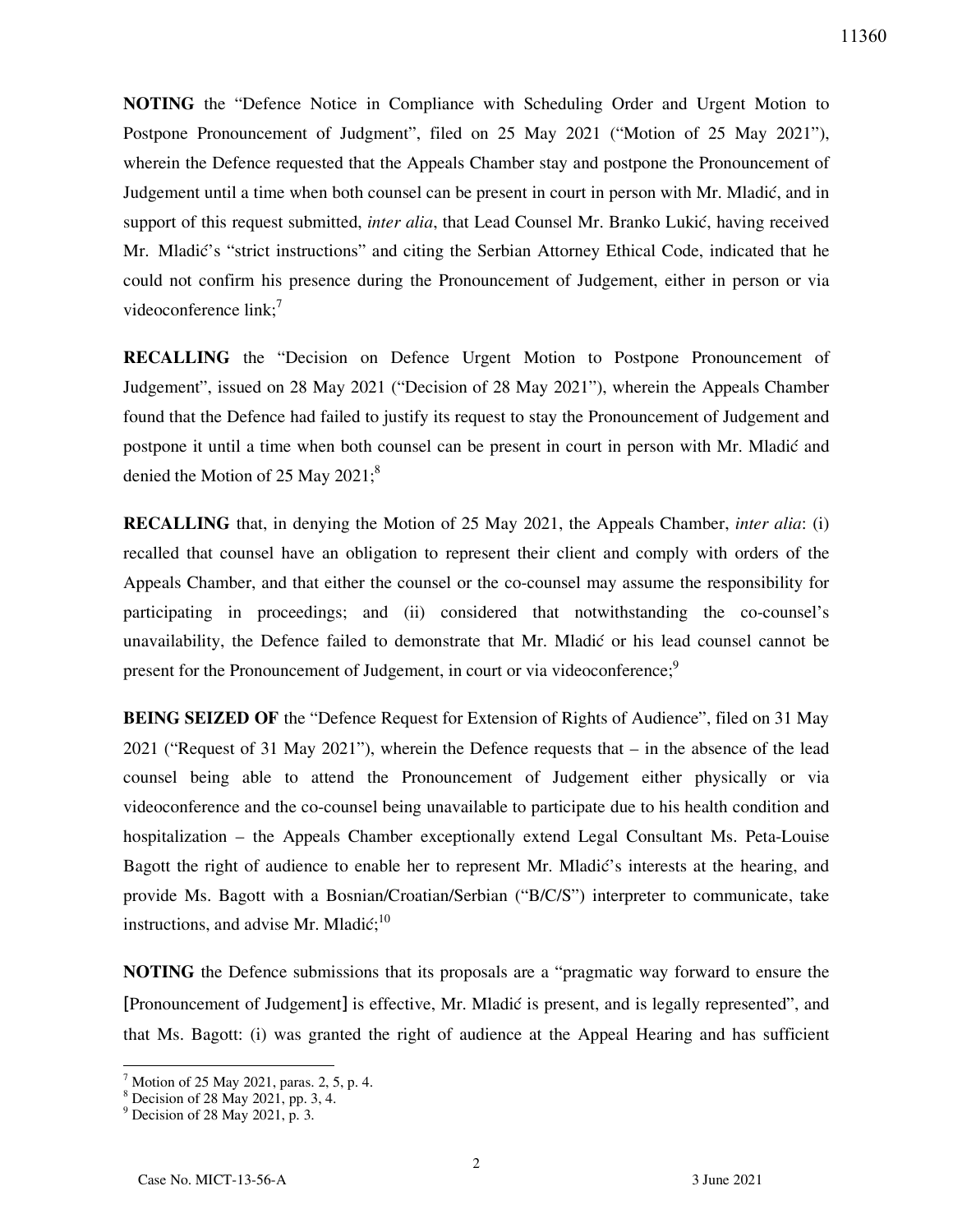experience and knowledge of this case; (ii) had planned to be present in court at the Pronouncement of Judgement with the co-counsel prior to his urgent hospitalization; and (iii) can address the Appeals Chamber should an exceptional issue arise; $11$ 

**NOTING** that the Prosecution does not object to Ms. Bagott being granted the right of audience for the Pronouncement of Judgement; $^{12}$ 

**RECALLING** that assigned counsel are responsible for all aspects of defence in a given case before the Mechanism:<sup>13</sup>

**RECALLING**, however, that the Appeals Chamber may exercise its discretion to allow persons other than counsel and co-counsel to make representations before it: $<sup>14</sup>$ </sup>

**RECALLING** that Ms. Bagott was granted the right of audience for the Appeal Hearing and, appearing with the co-counsel, made oral submissions on behalf of Mr. Mladić:<sup>15</sup>

**CONSIDERING** that, through the Request of 31 May 2021, Mr. Mladić consents to having Ms. Bagott represent him at the Pronouncement of Judgement, and that the Prosecution does not oppose this request;

**RECALLING** that, during the Pronouncement of Judgement, a Judge of the Appeals Chamber will read a summary of the written judgement and publicly pronounce the verdict, with no action required from the parties or counsel;<sup>16</sup>

**CONSIDERING FURTHER** that Ms. Bagott requires the aid of an interpreter to effectively communicate with Mr. Mladić;

**FINDING** that, in these circumstances, it is appropriate to exceptionally grant Ms. Bagott the right of audience before the Appeals Chamber at the Pronouncement of Judgement and to be provided with B/C/S interpretation;

 $\overline{a}$ 

<sup>10</sup> Request of 31 May 2021, paras. 3, 7. *See also* Request of 31 May 2021, paras. 5, 6.

<sup>&</sup>lt;sup>11</sup> Request of 31 May 2021, paras. 6, 7, 9, 12.

<sup>&</sup>lt;sup>12</sup> See Email from the Prosecution to Senior Legal Officer of the Appeals Chamber, 1 June 2021.

<sup>&</sup>lt;sup>13</sup> See Directive on the Assignment of Defence Counsel, MICT/5, 14 November 2012, Article 16(B); *Prosecutor v. Radovan Karadžić*, Case No. MICT-13-55-A, Decision on Karadžić's Request to Participate in the Appeal Hearing, 27 February 2018 ("*Karadžić* Decision of 27 February 2018"), p. 2.

<sup>&</sup>lt;sup>14</sup> See Karadžić Decision of 27 February 2018, p. 2, n. 11 and references cited therein.

<sup>15</sup> *See* T. 25 August 2020 pp. 4, 5, 14-24, 27-40, 60-64; T. 26 August 2020 pp. 2, 43, 44, 59-73, 86-97.

<sup>16</sup> Decision of 28 May 2021, p. 3. *See also* Rule 144(D) of the Rules of Procedure and Evidence of the Mechanism.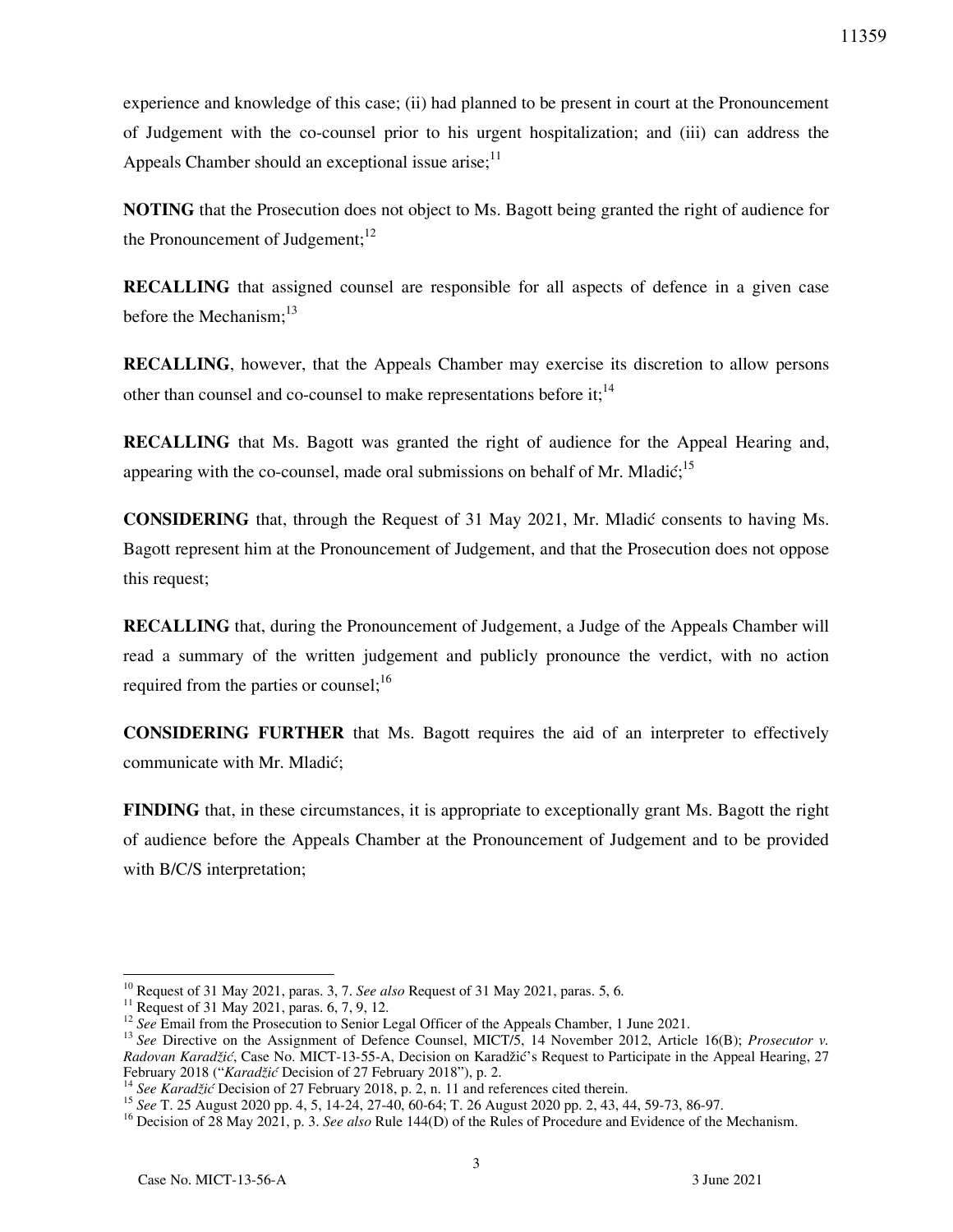**RECALLING** the Appeals Chamber's consideration in the Decision of 28 May 2021 that the Defence failed to demonstrate that the lead counsel cannot be present for the Pronouncement of Judgement, either in court or via videoconference;<sup>17</sup>

**EMPHASIZING** that counsel have an obligation to represent their client;<sup>18</sup>

**OBSERVING** that the Appeals Chamber has reiterated the counsel's obligation to represent the client on several occasions, notably in the Decisions of 28 May 2021, 20 August 2020, and 14 August 2020, respectively, when addressing Defence submissions on the counsel's unavailability to appear before the Mechanism in person or via videoconference;<sup>19</sup>

**CONSIDERING** that the Request of 31 May 2021 and the Motion of 25 May 2021 indicate that the counsel will not attend the Pronouncement of Judgement, either in person or via videoconference; $20$ 

**FINDING** that, in these circumstances, it is appropriate to remind the lead counsel of his obligation to represent Mr. Mladić;

### **FOR THE FOREGOING REASONS**,

**HEREBY EXCEPTIONALLY EXTENDS** Legal Consultant Ms. Bagott the right of audience to appear in court and act without either Lead Counsel Mr. Lukić or Co-Counsel Mr. Ivetić being present in the courtroom for the Pronouncement of Judgement;

**REQUESTS** the Registrar to provide the Defence with a B/C/S interpreter to enable Legal Consultant Ms. Bagott to communicate, take instructions, and advise Mr. Mladić accordingly at the Pronouncement of Judgement; and

**REMINDS** Mr. Lukić of his obligation to represent Mr. Mladić.

 $\overline{a}$ 

 $17$  Decision of 28 May 2021, p. 3.

<sup>&</sup>lt;sup>18</sup> See Code of Professional Conduct for Defence Counsel Appearing Before the Mechanism, MICT/6, 14 November 2012, Articles 8 and 20; Decision of 28 May 2021, p. 3; Decision on a Defence Motion to Reconsider the "Decision on Defence Submissions", 20 August 2020 ("Decision of 20 August 2020"), p. 3, n. 17; Decision on Defence Submissions, 14 August 2020 ("Decision of 14 August 2020"), p. 5, n. 30; *Théoneste Bagosora et al*. *v*. *The Prosecutor*, Case No. ICTR-98-41-A, Decision on Aloys Ntabakuze's Motions for Video-Conference Participation of Lead Counsel in the Appeal Hearing and for the Withdrawal of Registrar's Public Decision, 15 March 2011, para. 15.

<sup>19</sup> *See* Decision of 28 May 2021, p. 3; Decision of 20 August 2020, p. 3; Decision of 14 August 2020, p. 5.

<sup>20</sup> *See* Request of 31 May 2021, paras. 3, 5; Motion of 25 May 2021, para. 5.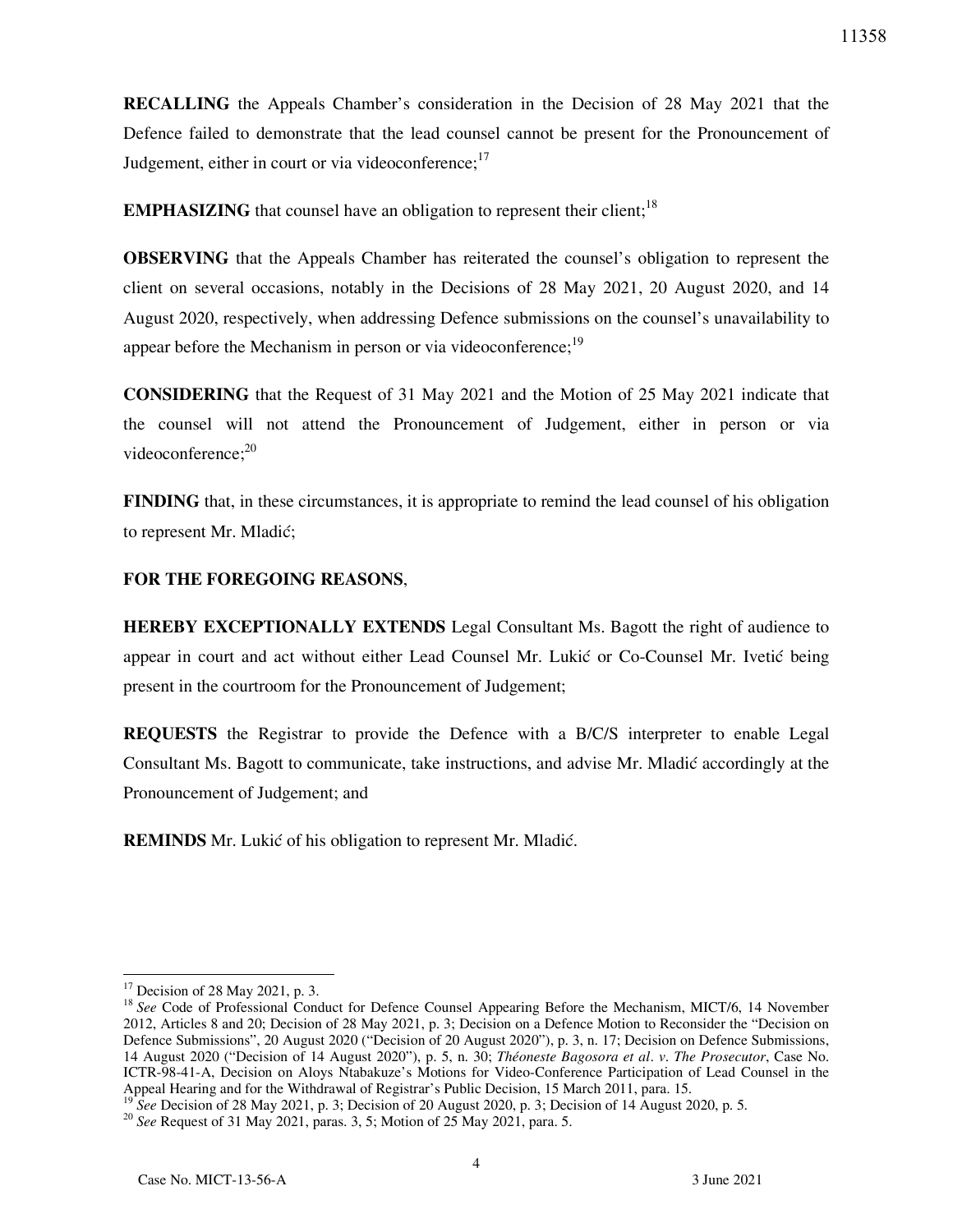Done in English and French, the English version being authoritative.

Done this  $3<sup>rd</sup>$  day of June 2021, At The Hague, The Netherlands

 Judge Prisca Matimba Nyambe Presiding Judge

[**Seal of the Mechanism**]